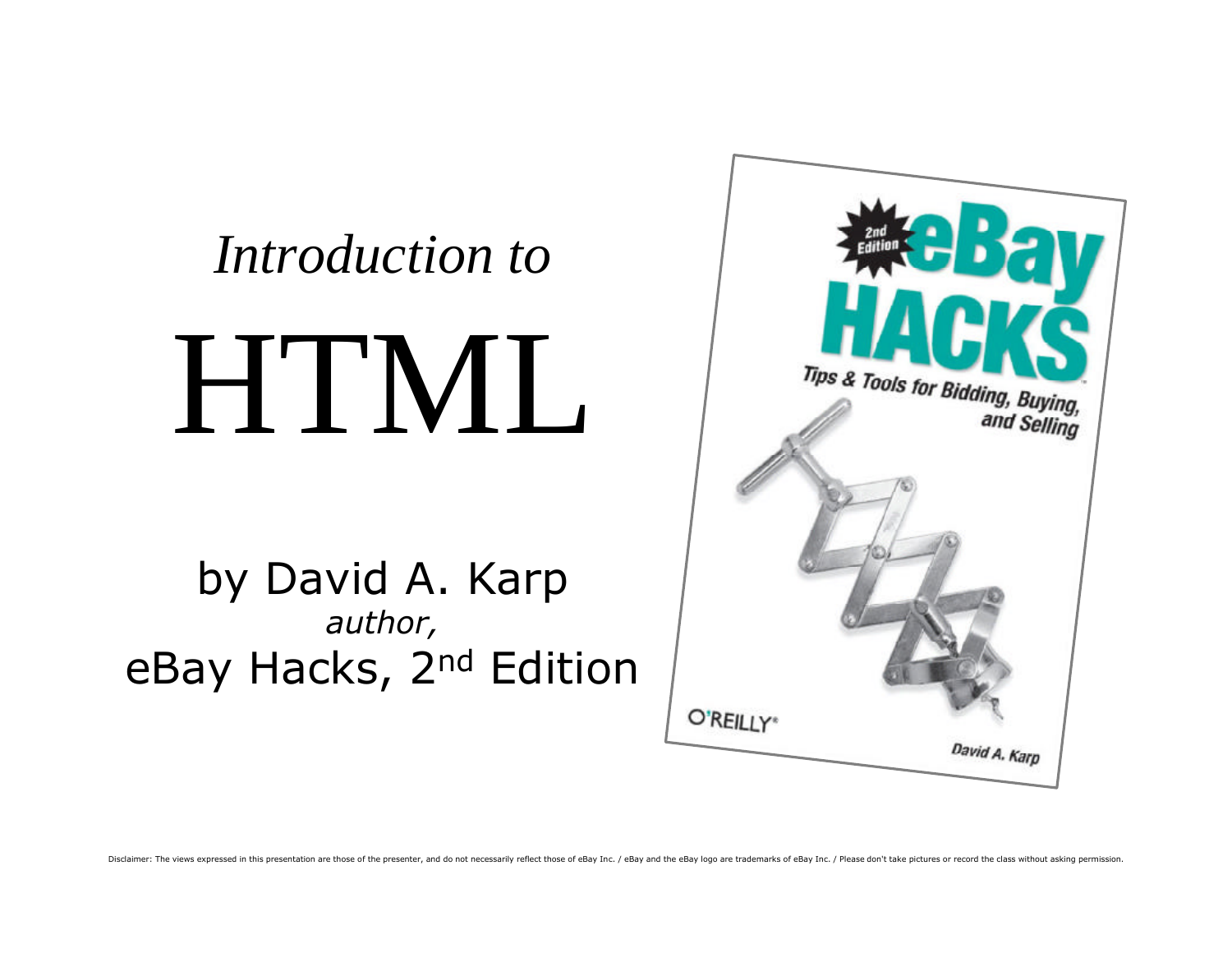The views expressed in this presentation are those of the presenters and do not necessarily reflect those of eBay Inc.

eBay and the eBay logo are trademarks of eBay Inc.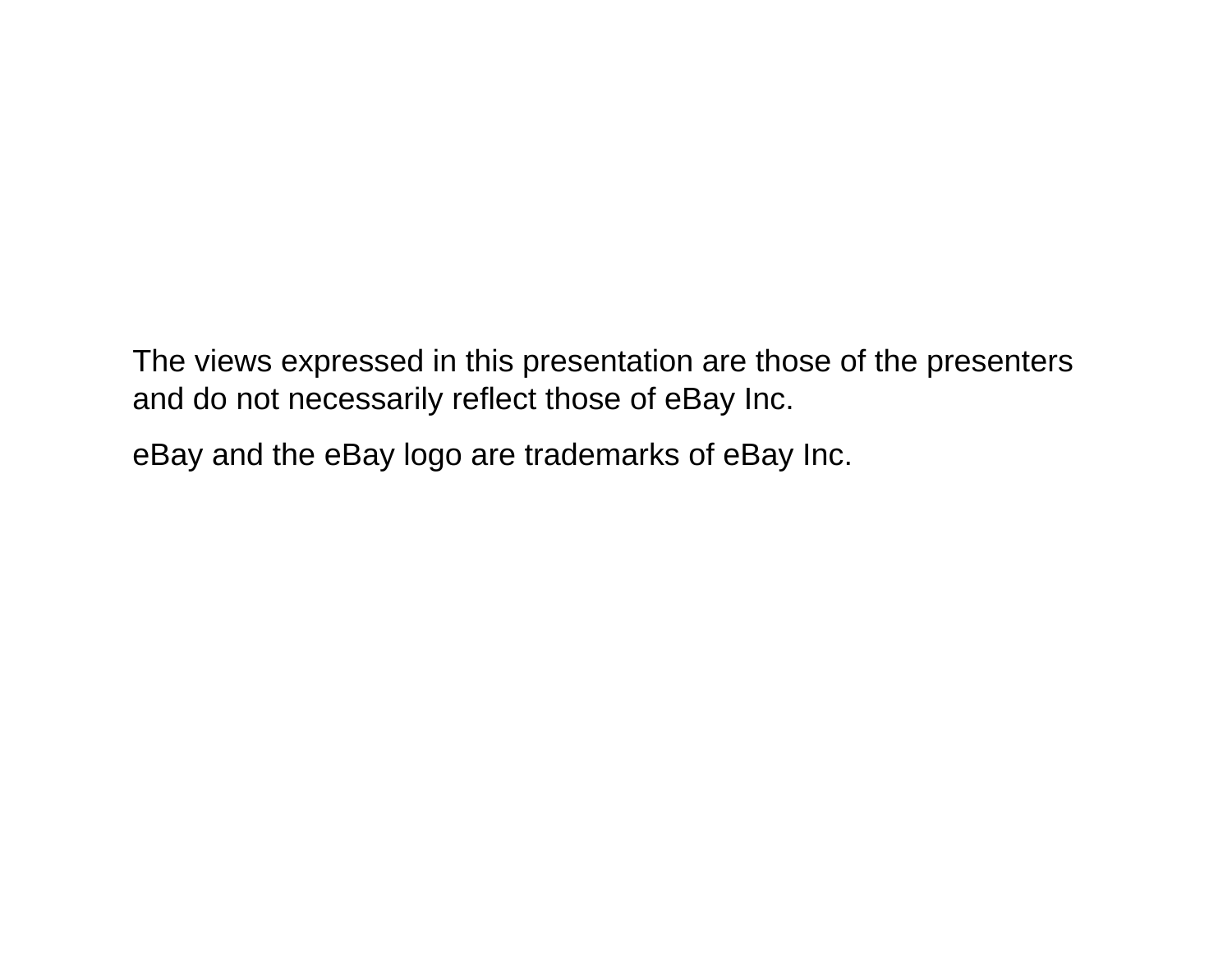#### Why use HTML in eBay Listings?

- Better control of the look and feel of your listing descriptions
- Place images right in your text, as many as you like
- Use hyperlinks to promote other listings, link to product reviews, or additional photos
- Use tables to add structure to your content or even create a custom "frame" for your description
- Personalize your listings, your *About Me* page, and your *eBay Store*
- Advanced tricks, such as JavaScript and Style Sheets
- It's fun!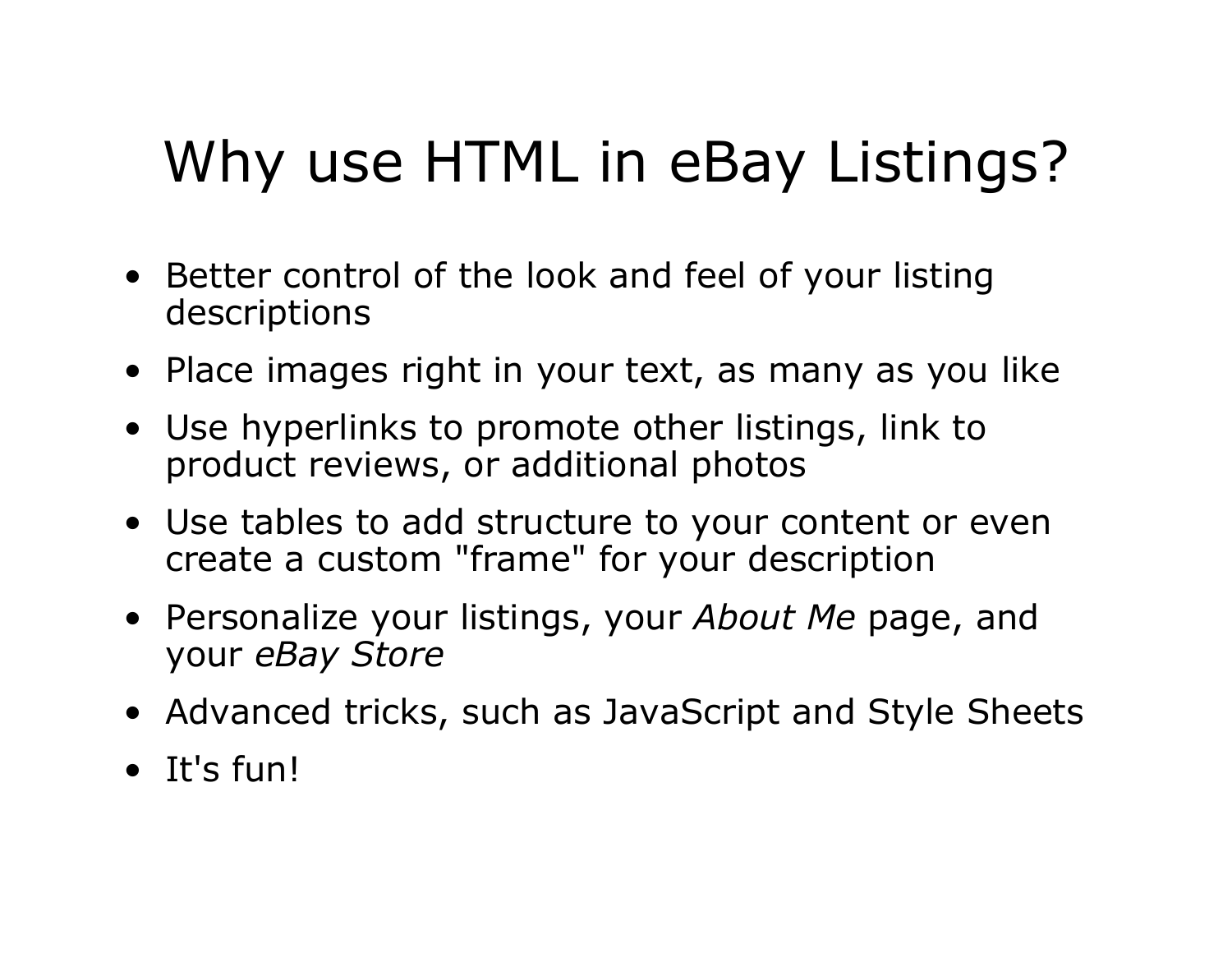# eBay's Rich Text Editor

eBay's description editor, shown here, lets you use basic formatting in your descriptions.

| 36<br>Times     |                  |
|-----------------|------------------|
| Inserts         | 2 <br><b>ABC</b> |
| This is a text. |                  |
|                 |                  |

*cons:*

- Internet Explorer only (no Mozilla/Firefox support)
- No support for tables, links, or images
- Limited selection of fonts, colors, and styles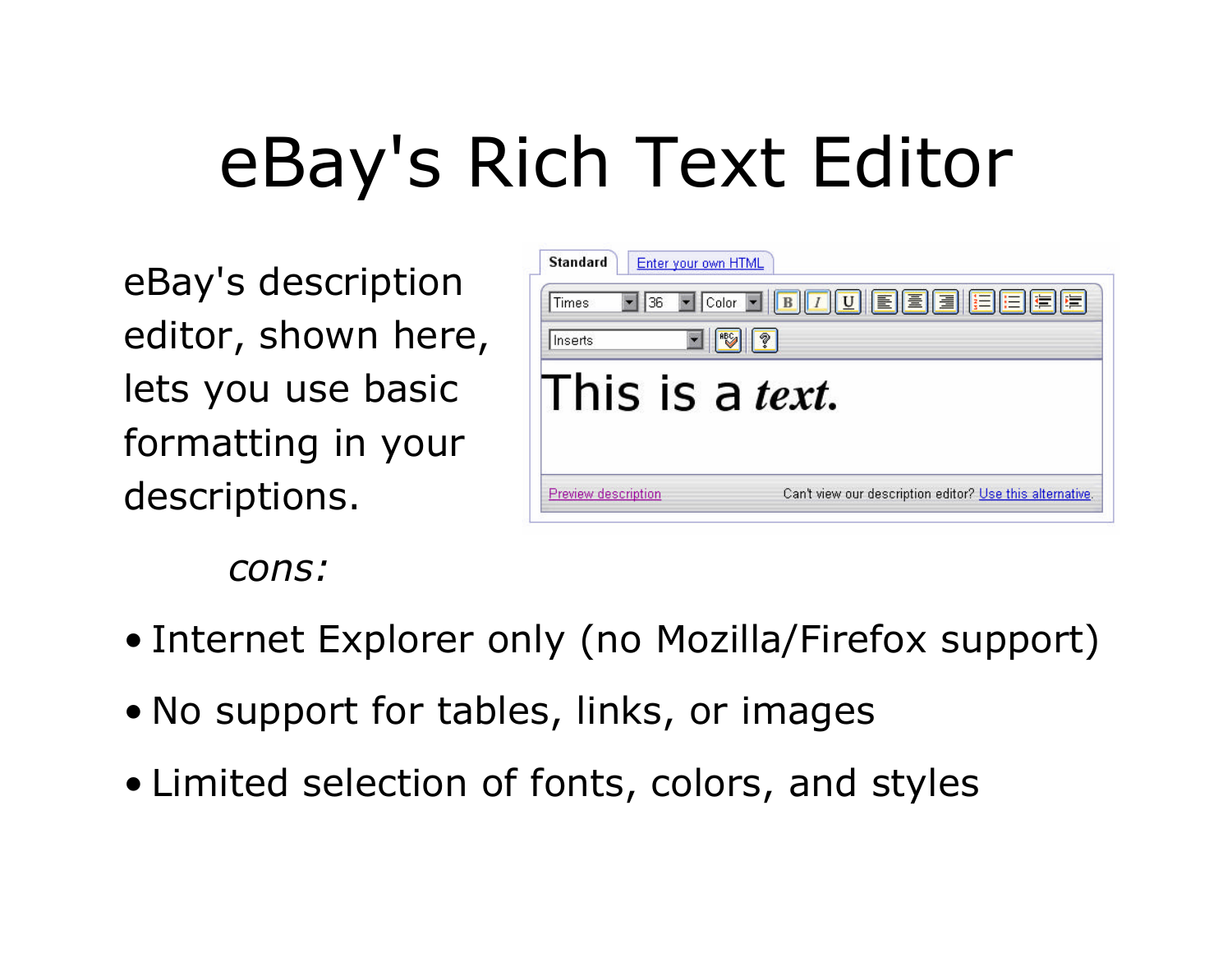### What Happened?

You type this: **Antique steam shovel toy real working treads! glossy red lacquer comes with original box paypal only**

Here's what you get in your listing:

Antique steam shovel toy real working treads! glossy red lacquer comes with original box paypal only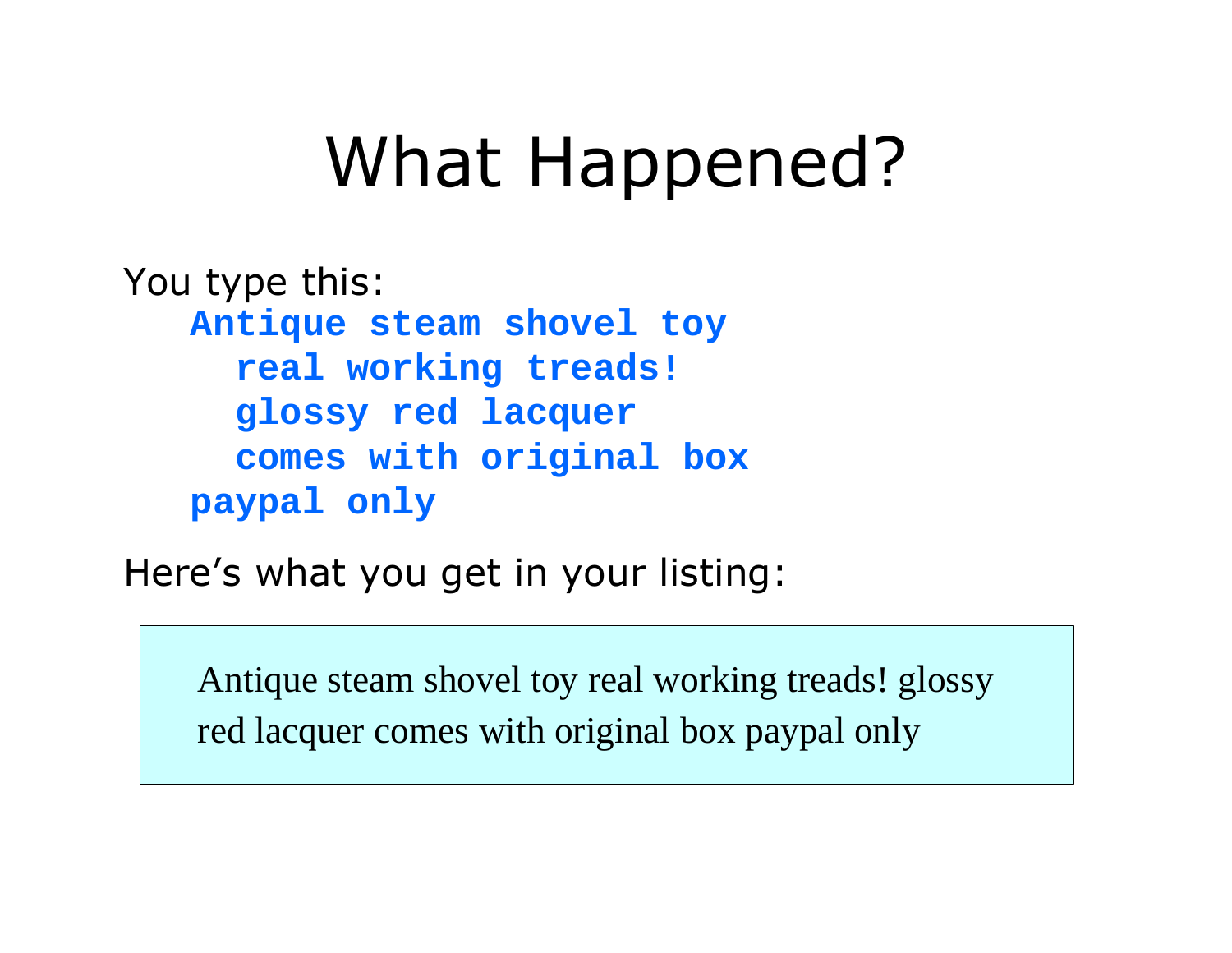### How HTML Works

HTML is plain text, supplemented with special codes, like this:

Antique steam shovel toy<br>real **working treads**

When placed in your description, this looks like:

Antique steam shovel toy real working treads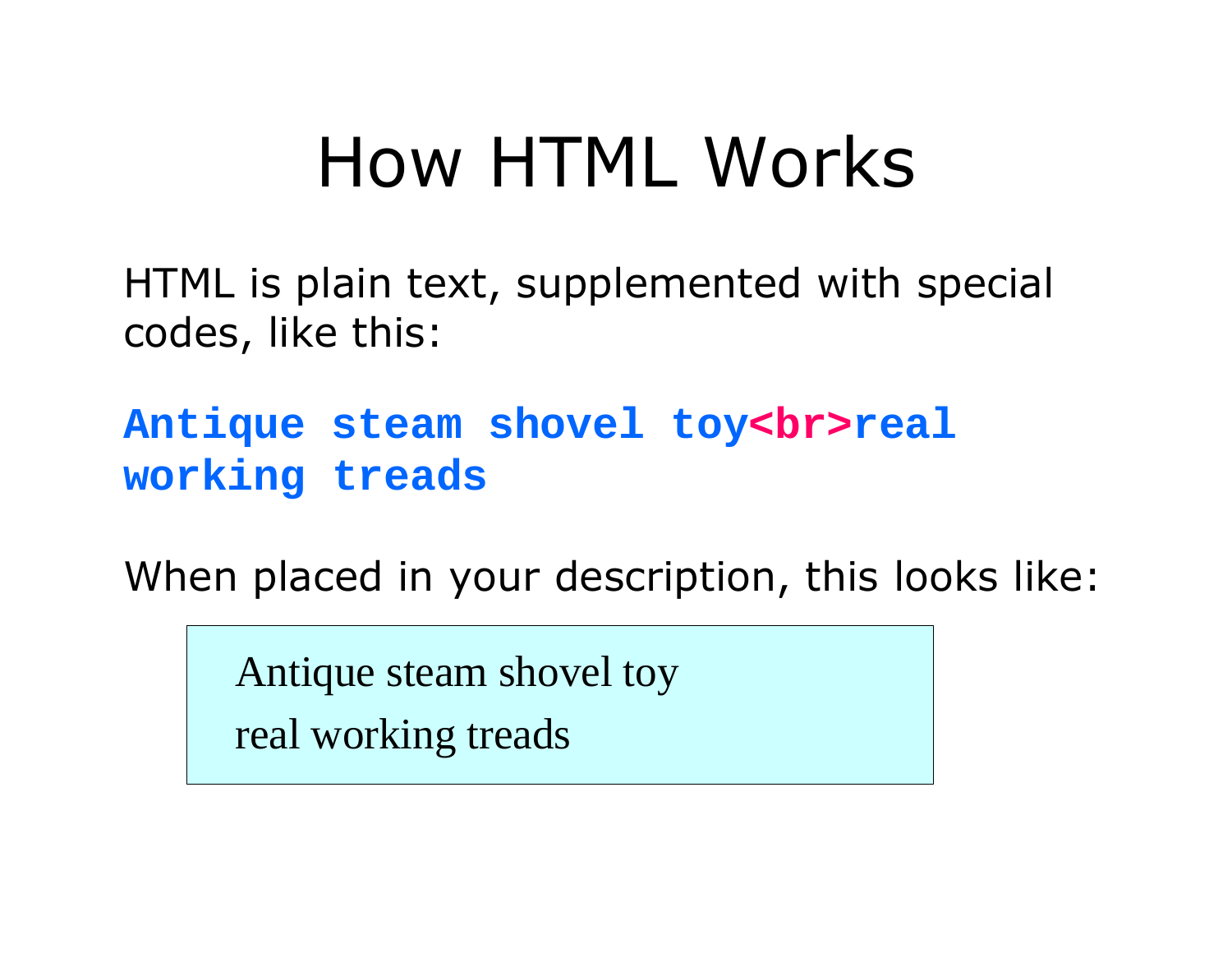#### Some Tags Need to be "Closed"

When using a tag that changes the appearance of text, it needs a *beginning* tag and an *end* tag, like this:

You are bidding on a **<b>Red**</b> wagon

When placed in your description, this looks like:

You are bidding on a **Red** wagon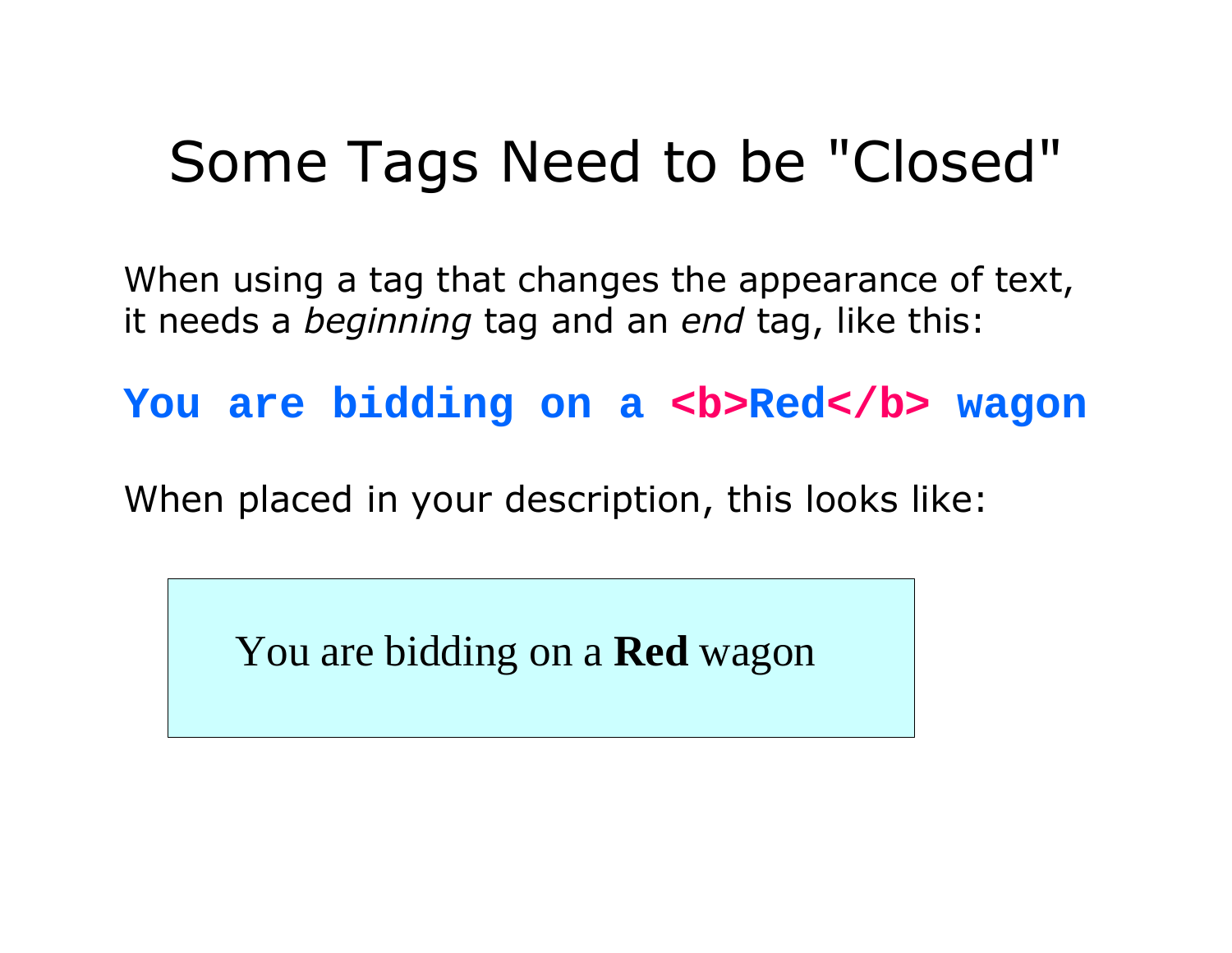### Basic Formatting HTML Tags

- To make text **bold**, type <b> and </b>
- To make text *italicized*, type  $\langle i \rangle$  and  $\langle i \rangle$
- To make text superscript, type  $\leq$  sup and  $\leq$  / sup > *examples:*

**Winning bidders <i>must</i> send payment via <b>PayPal</b> within 4 days of the close of**  the listing. After the 5<sup>th</sup> day, I **will pop all the bubbles in the bubble wrap before packing your item.**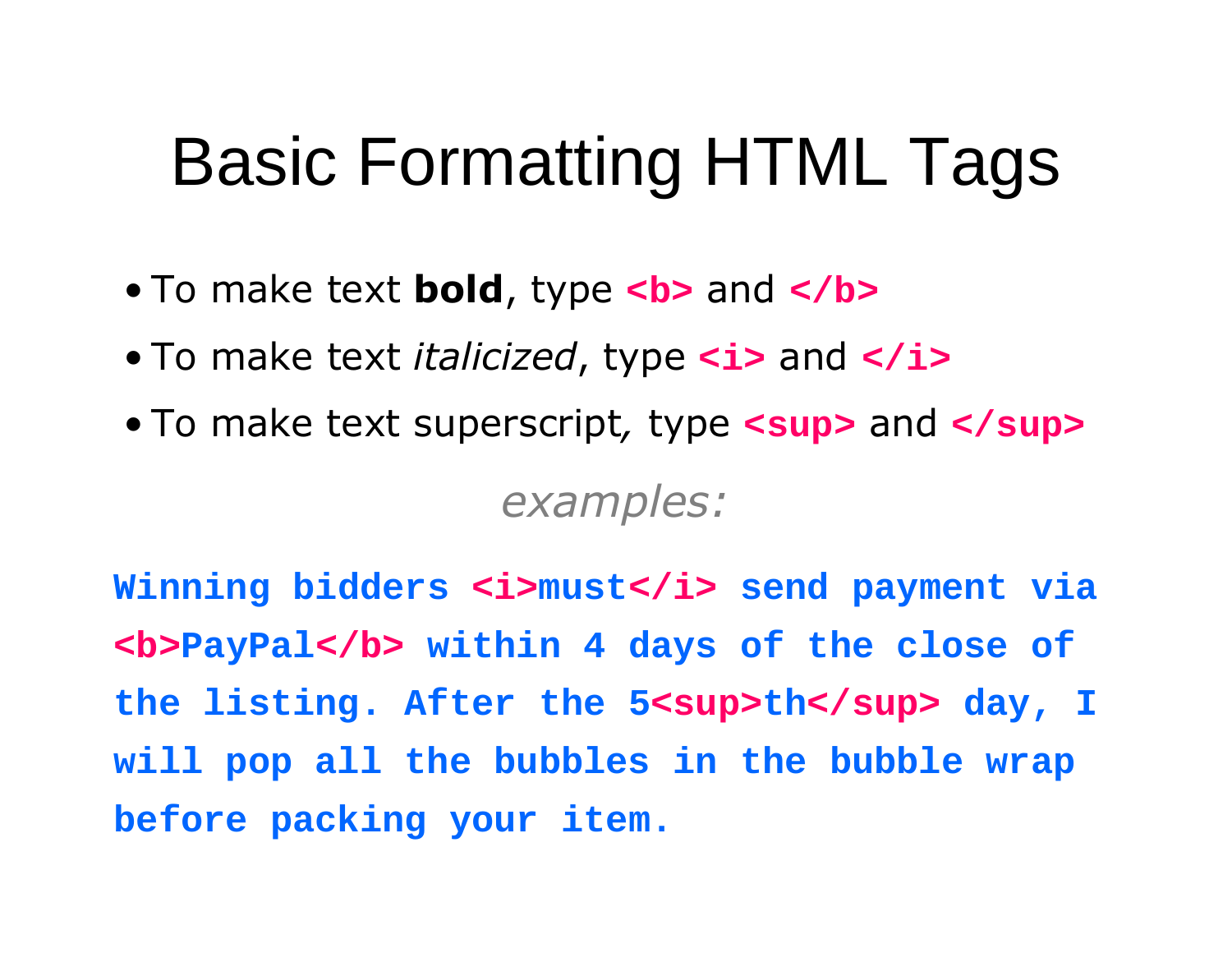## Using Fonts

Some tags, like the **<font>** tag, require additional options:

• To change the font *typeface*, type:

**<font style="font-family:verdana">your text</font>**

• To change the font color, type:

**<font style="color:green">your text</font>**

 $\bullet$  To change the font siZe, type:

**<font style="font-size:200%">twice as big</font>**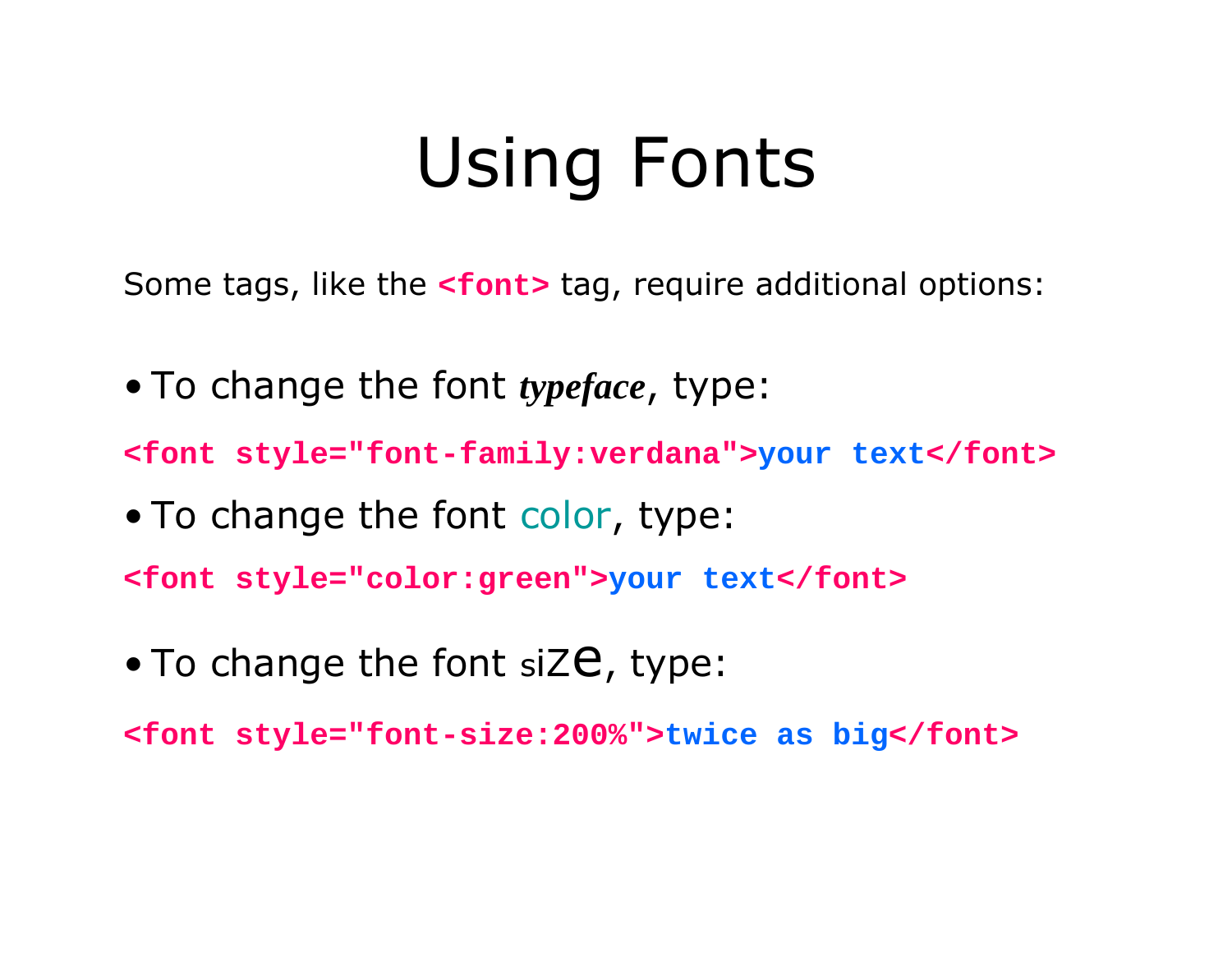### Control Spacing and Alignment

- To insert a line break, type **<br>**
- To insert a paragraph break, type <p>
- To force next not to break, type: **<nobr>this text won't wrap</nobr>**
- To indent a paragraph, type: **<blockquote> this text is indented </blockquote>**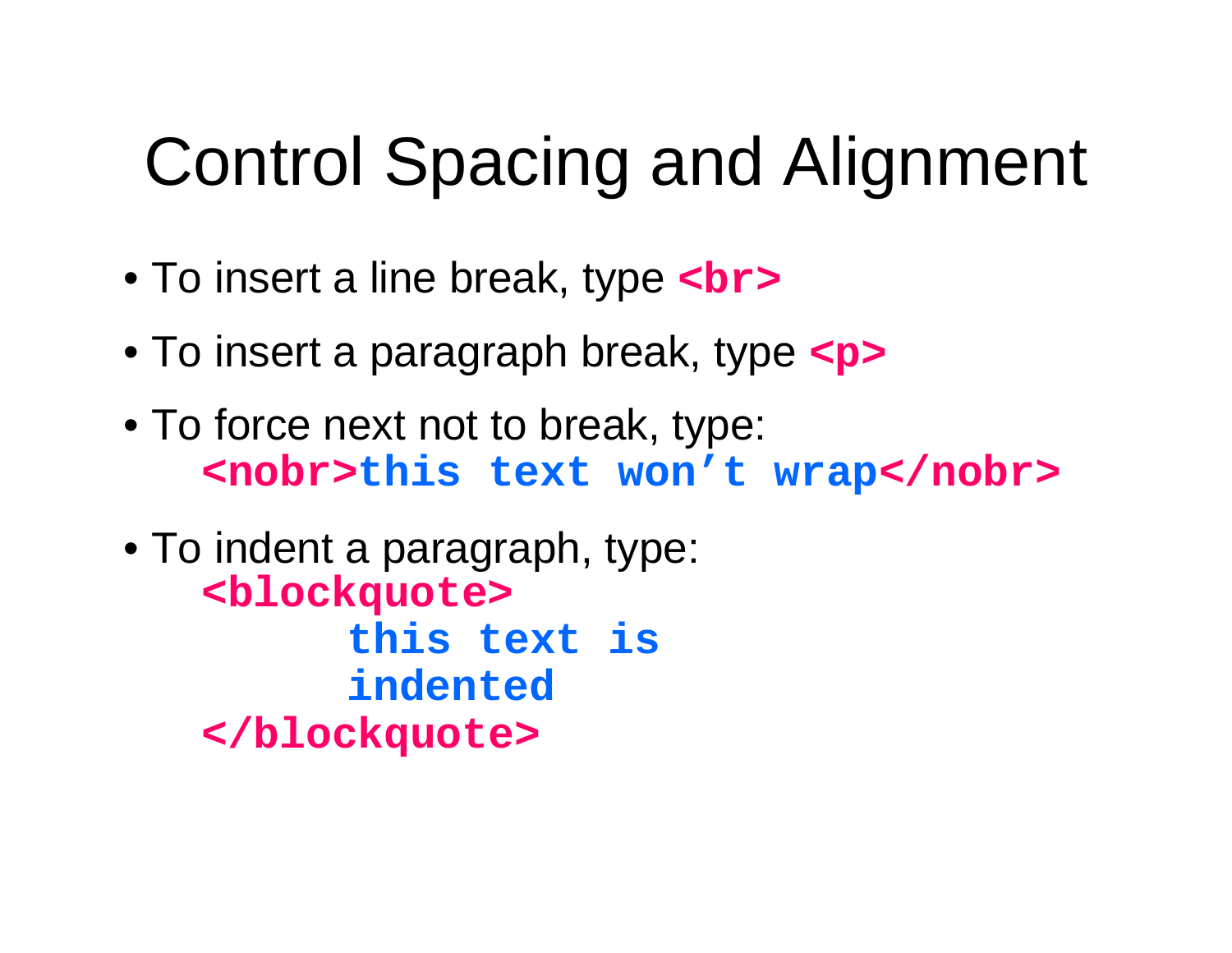#### Link to Another Page

Use the **<a></a>** tag to create a hyperlink, like this:

**Please look at my <a href="http://cgi6.ebay.com /ws/eBayISAPI.dll?ViewSellersOtherItems& userid=my\_ebay\_id">other listings</a>; win multiple items and save on shipping costs!**

When placed in your description, this looks like:

Please look at my other listings; win multiple items and save on shipping costs!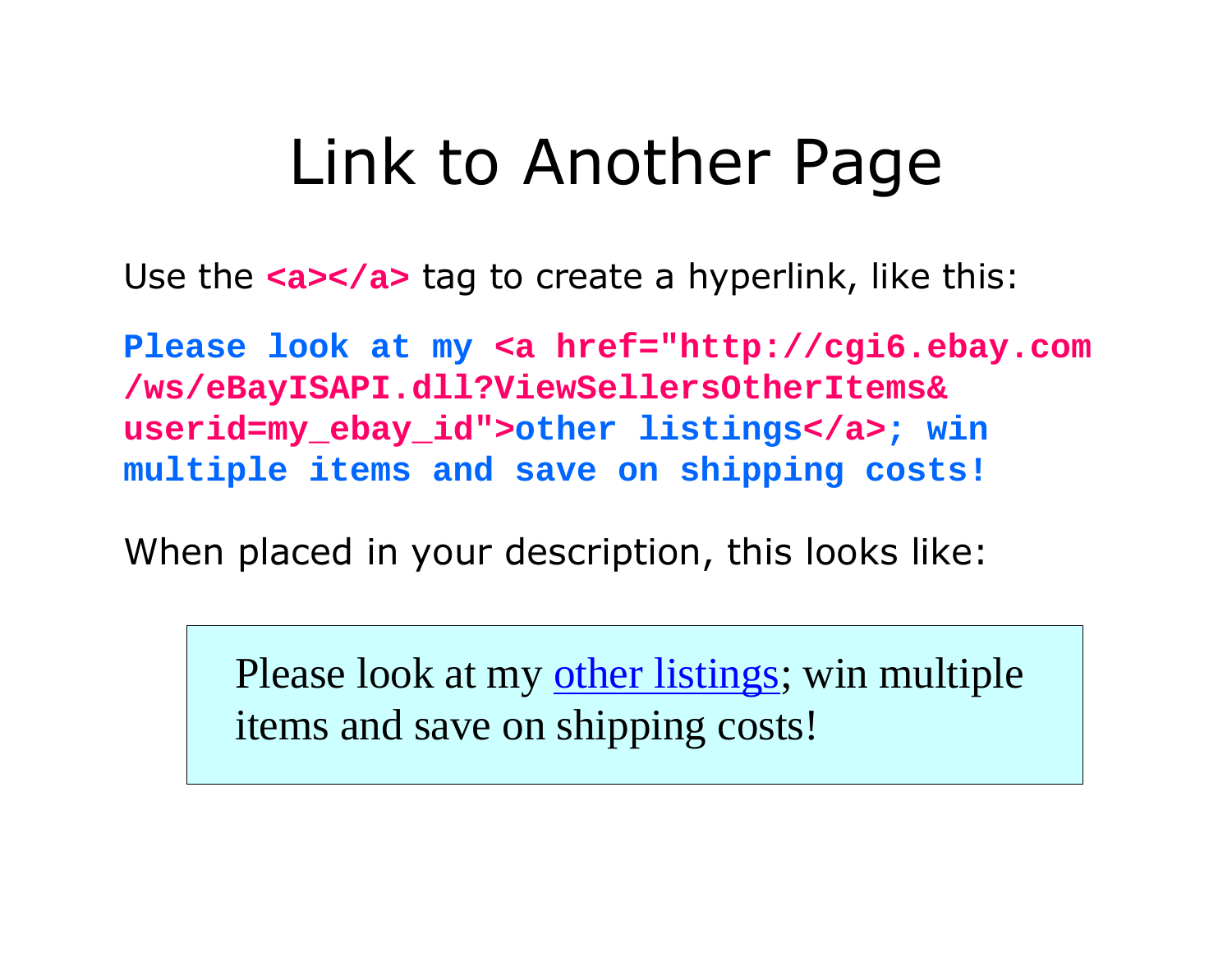#### Add a Picture

Use the **<img>** tag to reference a picture:

**Here's a picture of the caboose:<br> <img src="http://ebayhacks.com/caboose.jpg">**

When placed in your description, this looks like:

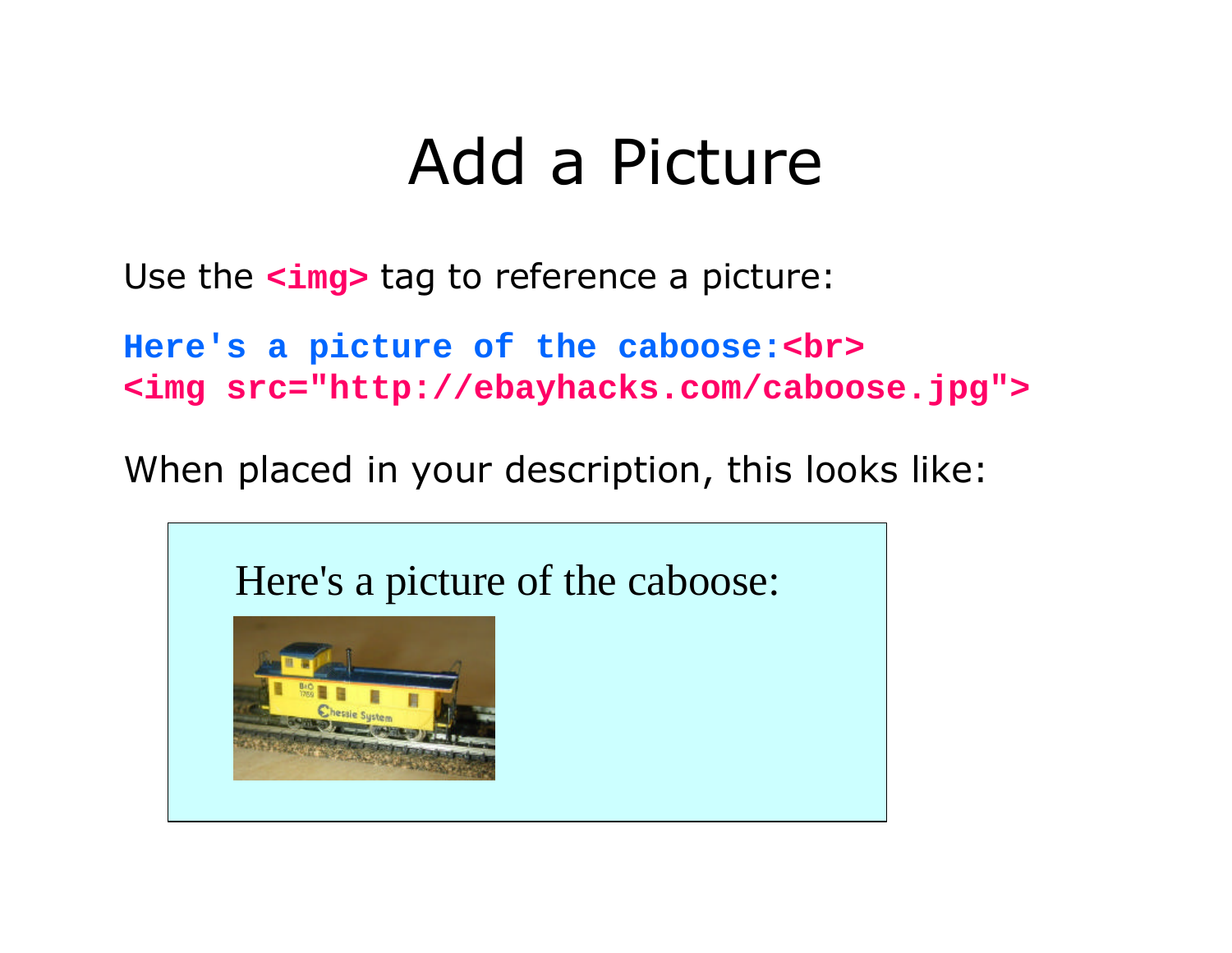### Introduction to Tables

To construct a table, you need all of these tags:

**<table></table>** - defines the table **<tr></tr>** - defines a row in the table **<td></td>** - defines a cell in the row

These tags must be nested, as follows...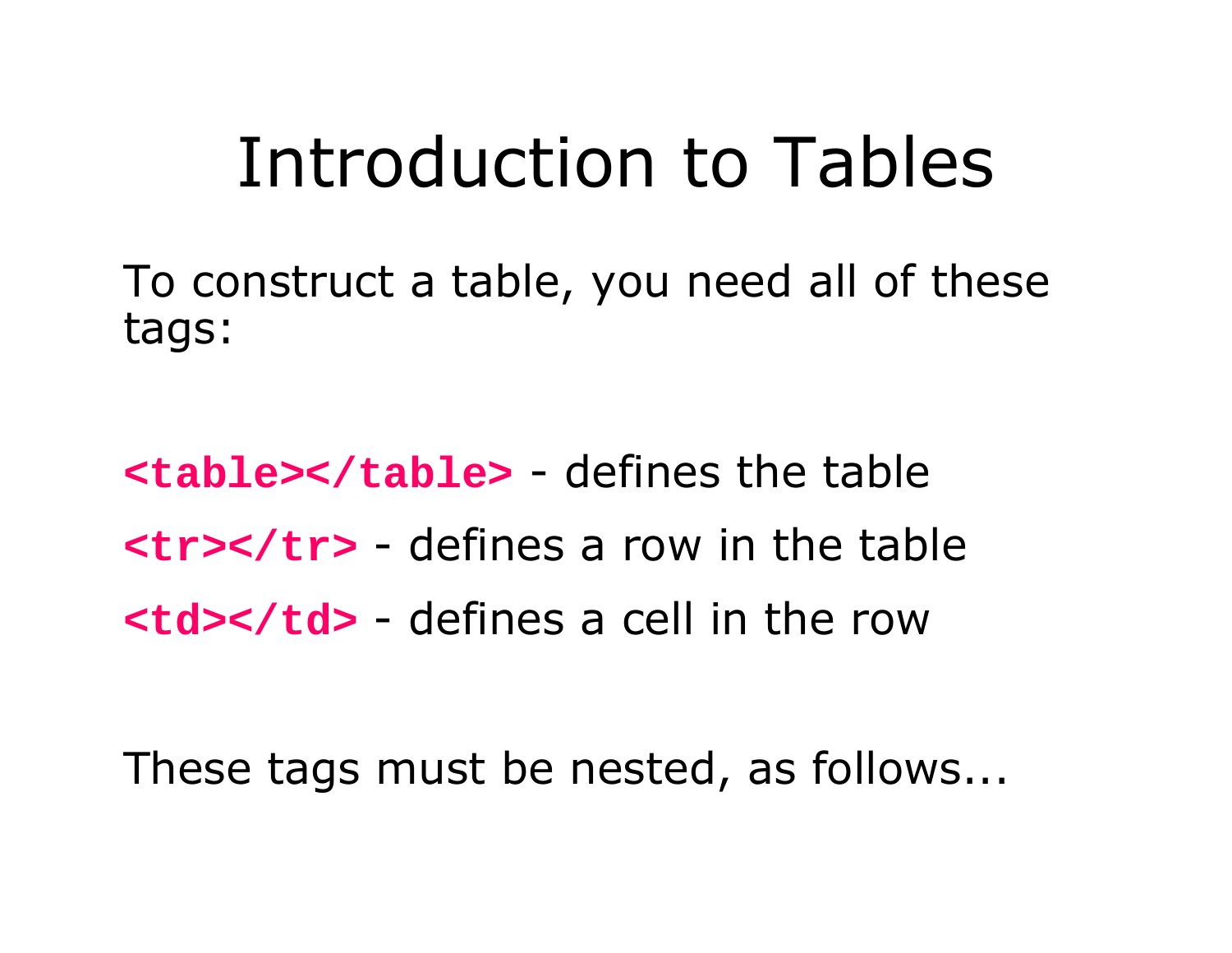## Build a Simple Table

This code: **<table> <tr> <td>first cell</td> <td>second cell</td> </tr> </table>**

Looks like this:

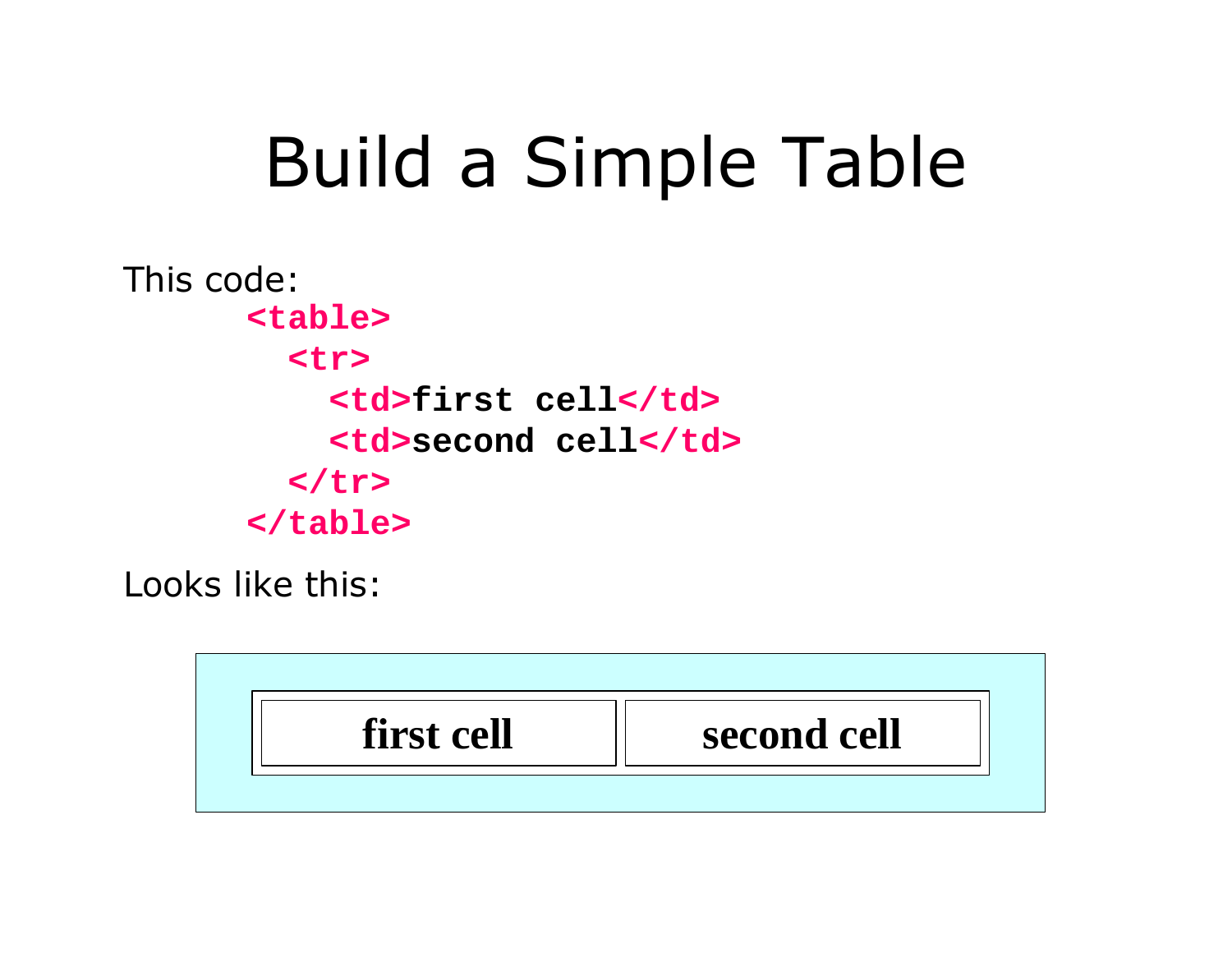#### Different Ways to Arrange Cells

This code: **<table> <tr> <td>first cell</td> </tr><tr> <td>second cell</td> </tr> </table>**

Looks like this:

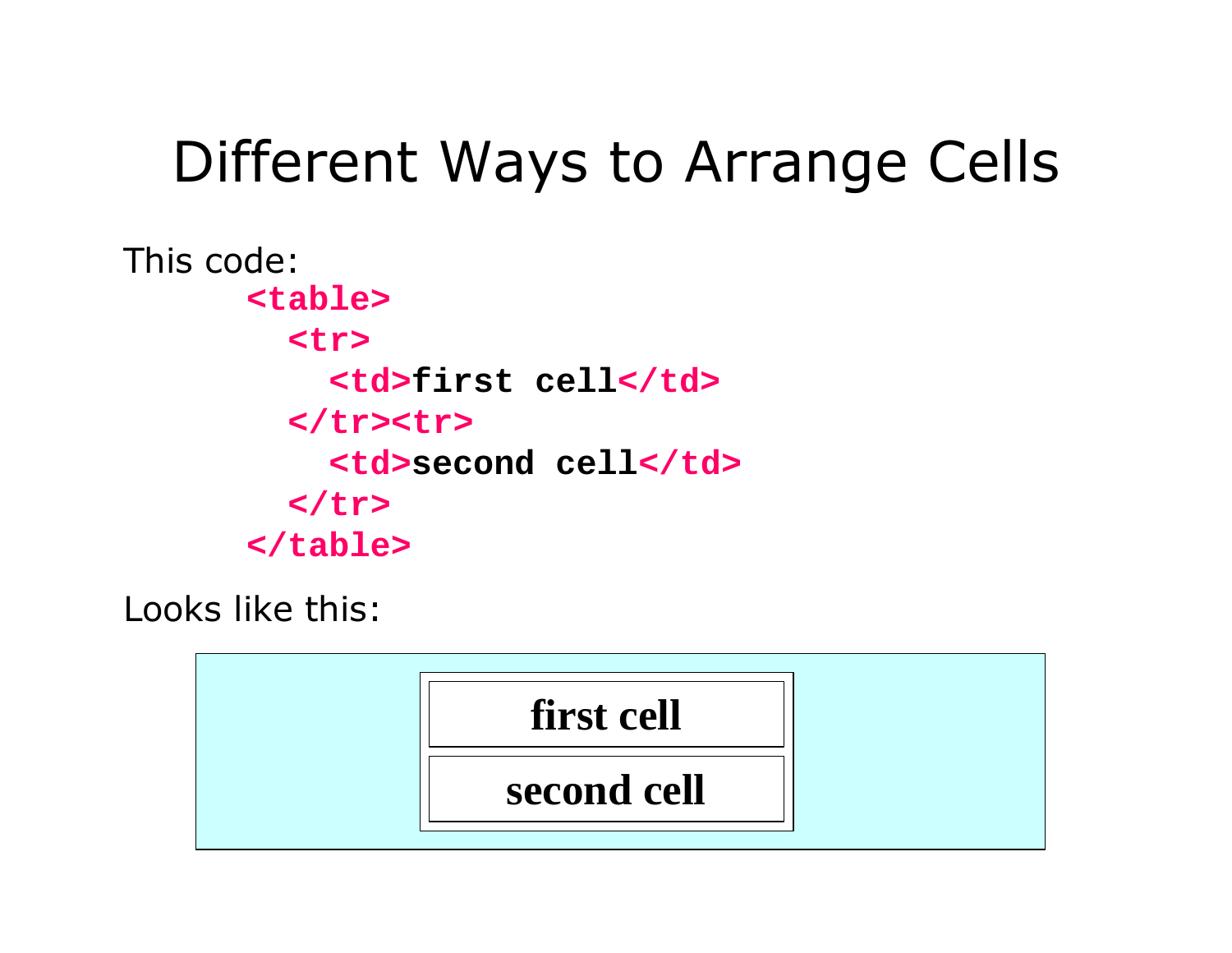# Why use Tables?

• Organize information:

**color: red, with purple stripes size: voltage: fits medium-to-large heads 12vdc @ 1.2mAh**

• Place captions underneath pictures:

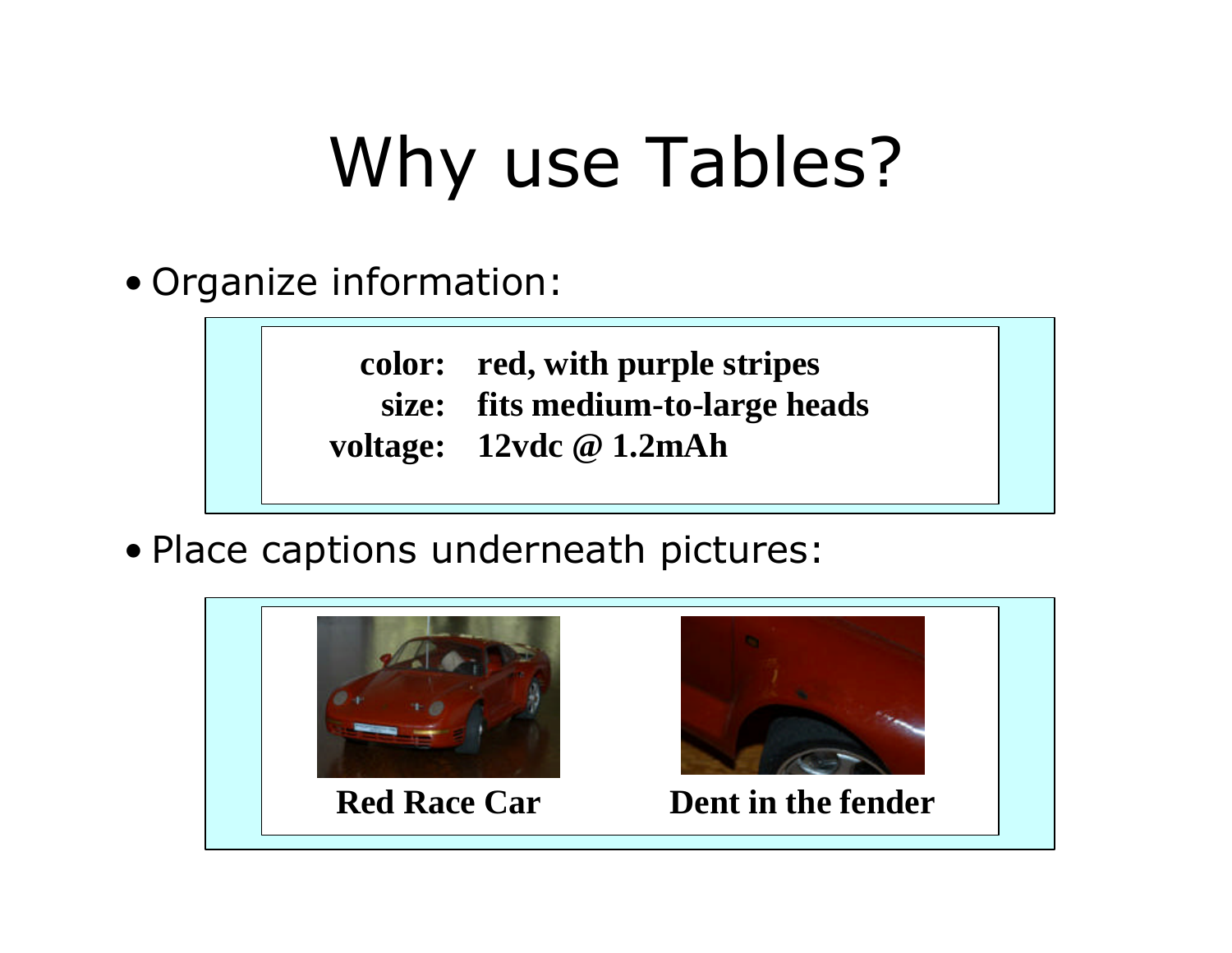# Using an HTML Editor

HTML editors are designed to construct complete pages. You must remove these codes before using in eBay descriptions:

**<html> <head>delete everything in here</head> <body> use this text only! </body> </html>**

The "Extract HTML Page Content" tool in Creative Element Power Tools does this automatically; download at: http://www.creativelement.com/powertools